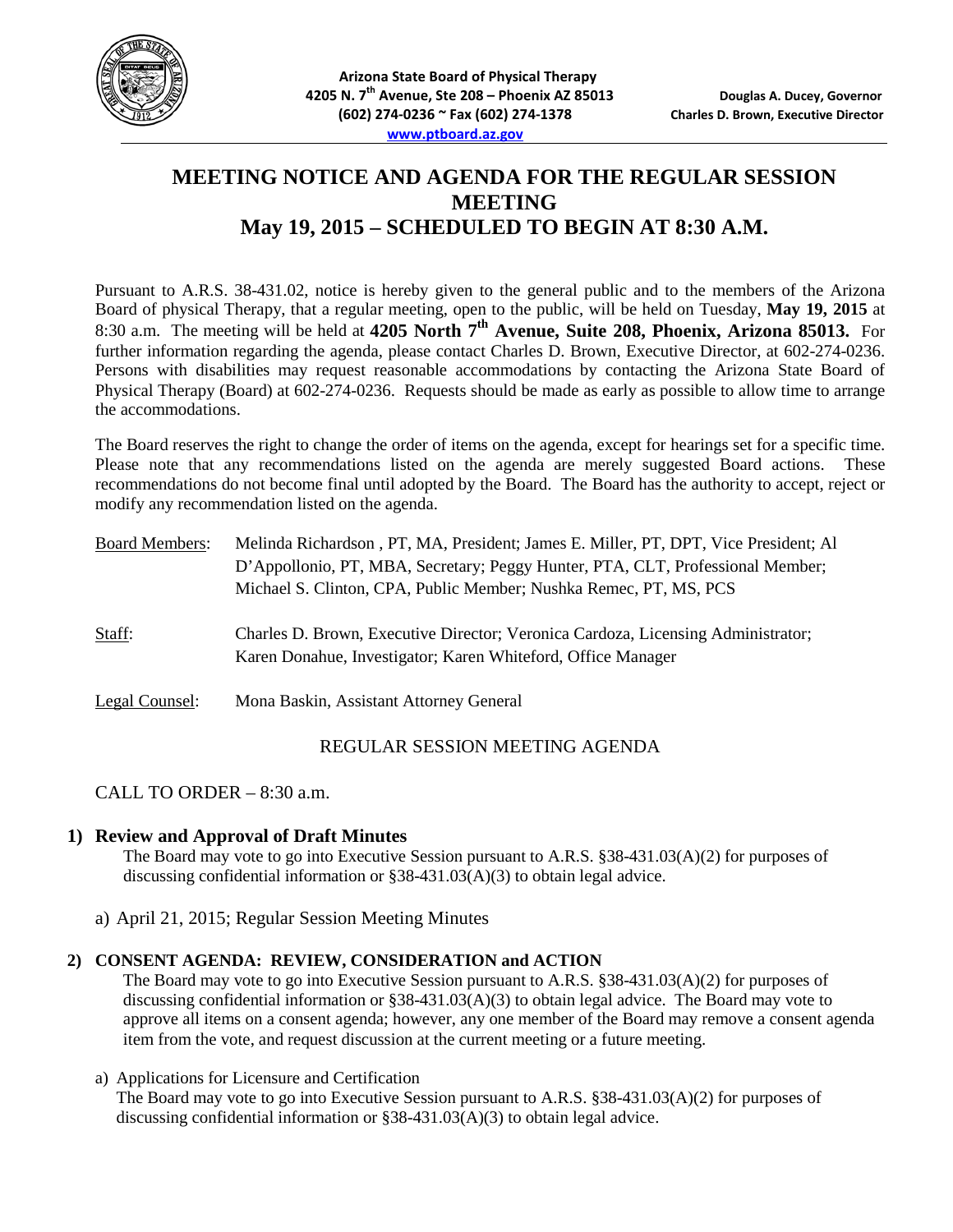i) Review, Consideration and Approval of Applications of Physical Therapist Licensure upon Receipt of Passing Scores on the NPTE/AZLAW and Final Transcript

| Ali Asadi          | Mark Beaty               | Andrea Bernier          |
|--------------------|--------------------------|-------------------------|
| Kasey Boyd         | <b>Cassady Busellato</b> | <b>Matthew Dawson</b>   |
| <b>Bradley Day</b> | Michele Glowacki         | Katlyn Hannan           |
| Rhonda Heckathorn  | Karen Howell             | Ashley Ingram           |
| Monique Johnson    | Deborah Kowatch          | David Kreus             |
| Jennifer Lis       | Kimberly Lutterloh       | <b>Michael Millanes</b> |
| Jaree Price        | Lauren Primerano         | Melissa Schussman       |
| Evan Short         | <b>Brian Smith</b>       | Adam Squire             |
| Jason St. Pierre   | Joseph Thompson          | <b>Dustin Titcomb</b>   |
| Melanie Vermeulen  |                          |                         |

ii) Review, Consideration and Approval of Applications for Physical Therapist Licensure upon Receipt of Passing Scores on the NPTE/AZLAW and Final Transcript and with documentation Related to Disclosure on "Personal Information" section of the application

| Nicole Christine | <b>Emily DeMeulenaere</b> | Morgan Denny    |
|------------------|---------------------------|-----------------|
| Allison Kelly    | Ryan Wallace              | Samantha Swartz |

iii) Review, Consideration and Approval of Applications for Physical Therapist Assistant Certification upon Receipt of Passing Scores on the NPTE/AZLAW and Final Transcript.

| Kelly Amaturo              | Tina Bellgarde       | <b>Jason Cummings</b>  |
|----------------------------|----------------------|------------------------|
| Elaina Freij               | Jeffrey Gorman       | Courtney Grimm         |
| Bryan Kass                 | Ashley Knerr         | Shellby Kuhar          |
| <b>Christopher Lindsey</b> | Philip Lloyd         | Robin Longacre         |
| Petko Petrov               | Patricia Racina      | Eric Renshaw           |
| Nigel Reyes                | <b>Cheryl Rogers</b> | Deana Rosales          |
| Lisa Shelly                | Victor Salinas       | Joseph Stanislawski    |
| <b>Matthew Swift</b>       | <b>Megan Thomas</b>  | Rebecca Tolomei        |
| Catherine Topp             | Melissa West         | <b>Stacy Widstrand</b> |
| Cortney Whyte              | Hannah Zargar        |                        |

iv)Review, Consideration and Approval of Applications for Physical Therapist Assistant Certification upon Receipt of Passing Scores on the NPTE/AZLAW and Final Transcript and with documentation Related to Disclosure on "Personal Information" section of the application

Consent Agenda End

#### **4) Review, Consideration and Action on Applications for Licensure and Certification**

The Board may vote to go into Executive Session pursuant to A.R.S. §38-431.03(A)(2) for purposes of discussing confidential information or §38-431.03(A)(3) to obtain legal advice.

- a) Substantive Review of Documentation Related to Disclosure on "Personal Information" Section of Application
	- (1) Physical Therapist Applications and Approval to take the NPTE and the AZLAW (Jurisprudence) Exam and Possible Certification.